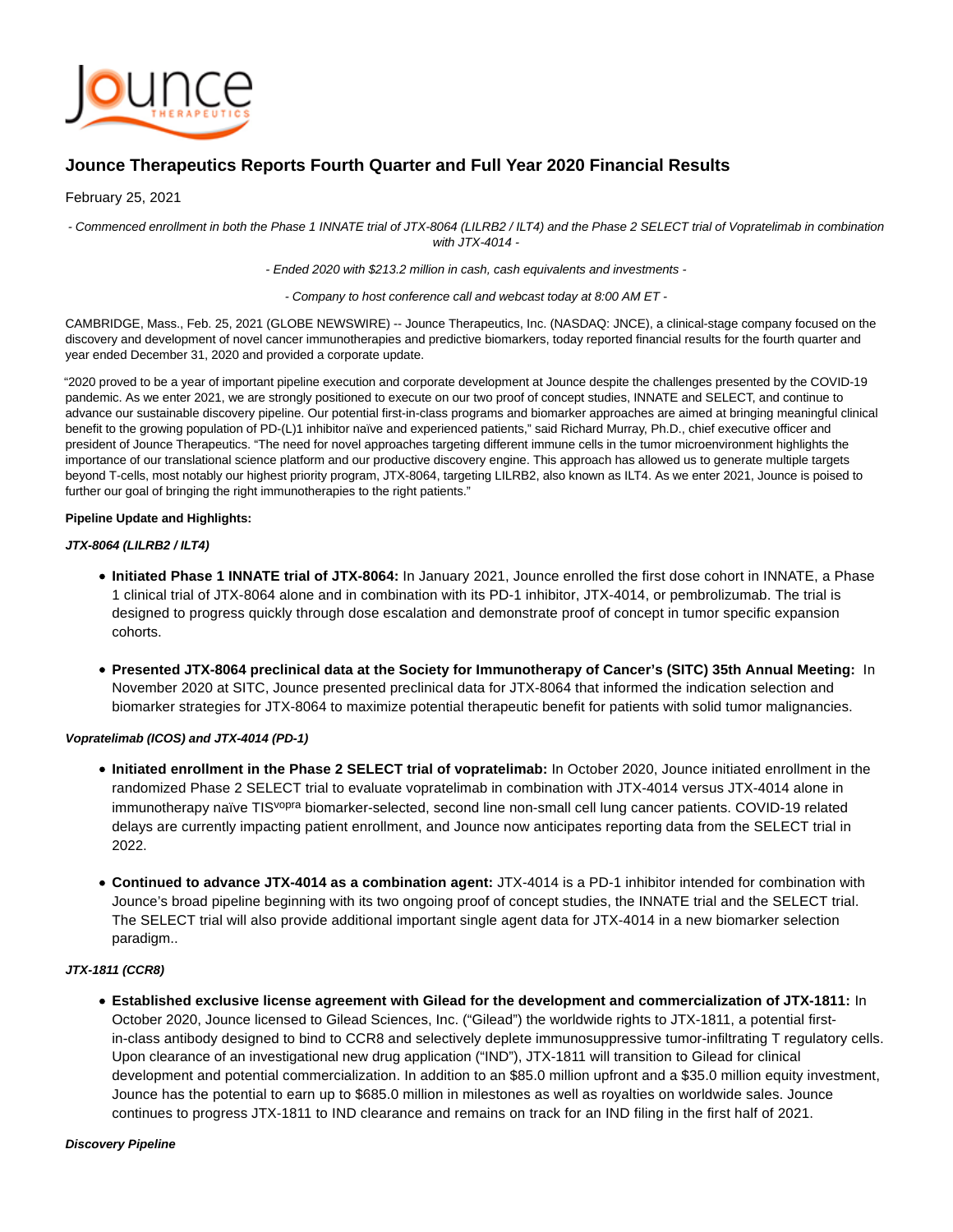**Productive discovery engine with IND every 12 to 18 months:** Jounce continues to invest in and advance its growing immuno-oncology pipeline. Its discovery engine is built upon the capability to thoroughly investigate different cell types in the tumor microenvironment, including T cells, myeloid cells and stromal cells.

## **Fourth Quarter and Full Year 2020 Financial Results:**

- **Cash position:** As of December 31, 2020, cash, cash equivalents and investments were \$213.2 million, compared to \$170.4 million as of December 31, 2019. The increase in cash, cash equivalents and investments was primarily due to receipt of \$120.0 million in proceeds from the license and stock purchase agreements with Gilead and \$14.5 million received during 2020 under Jounce's at-the-market offering program ("ATM"), offset by operating expenses incurred during the year. In January 2021, the Company completed the sale of all available amounts under the existing ATM with the sale of 3,156,200 shares for net proceeds of \$30.2 million.
- **License and collaboration revenue:** \$62.3 million of license and collaboration revenue was recognized during the fourth quarter of 2020. Jounce did not recognize any license and collaboration revenue for the same period in 2019. License and collaboration revenue was \$62.3 million for the full year 2020, compared to \$147.9 million for the full year 2019. Revenue recognized during 2020 was related to Jounce's license agreement with Gilead. Revenue recognized during 2019 was comprised of \$50.0 million of cash revenue related to Jounce's JTX-8064 license agreement with Celgene and \$97.9 million of non-cash revenue recognition related to the \$225.0 million upfront payment received in July 2016 under the Celgene collaboration agreement.
- **Research and development expenses:** Research and development expenses were \$20.0 million for the fourth quarter of 2020, compared to \$16.6 million for the same period in 2019. Research and development expenses were \$78.7 million for the full year 2020, compared to \$67.1 million for the full year 2019. The increase in research and development expenses for the full year 2020 was primarily due to \$7.9 million of increased clinical and regulatory expense primarily attributable to the SELECT clinical trial, \$3.2 million of increased manufacturing and IND-enabling expenses and \$2.9 million of increased employee compensation costs. These increases were partially offset by \$0.9 million and \$0.8 million of decreased other research costs, primarily related to reduced travel, and lab consumable costs, respectively.
- **General and administrative expenses:** General and administrative expenses were \$6.9 million for both the fourth quarter of 2020 and 2019. General and administrative expenses were \$28.8 million for the full year 2020, compared to \$27.9 million for the full year 2019. The increase in general and administrative expenses for full year 2020 was primarily attributable to \$1.5 million of increased employee compensation costs.
- **Net income (loss)**: Net income was \$35.5 million for the fourth quarter of 2020, resulting in basic net income per share of \$0.90 and diluted net income per share of \$0.86. Net loss was \$22.7 million for the same period in 2019, resulting in basic and diluted net loss per share of \$0.68. Net loss was \$43.8 million for the full year 2020, resulting in basic and diluted net loss per share of \$1.24. Net income was \$56.8 million for the full year 2019, resulting in basic net income per share of \$1.72 and diluted net income per share of \$1.66. Net loss for the full year 2020 was attributable to increased operating expenses, offset by \$62.3 million of license revenue recognized under Jounce's agreement with Gilead. Net income for the full year 2019 was primarily attributable to \$147.9 million of revenue recognized under the Celgene license and collaboration agreements in the year.

# **Financial Guidance:**

Based on its current operating and development plans, Jounce reiterates its financial guidance for 2021. Gross cash burn on operating expenses and capital expenditures for the full year 2021 is expected to be approximately \$95.0 million to \$110.0 million. Given the strength of its balance sheet, Jounce expects its existing cash, cash equivalents and investments to be sufficient to enable the funding of its operating expenses and capital expenditure requirements through the second quarter of 2023.

#### **Conference Call and Webcast Information:**

Jounce Therapeutics will host a live conference call and webcast today at 8:00 a.m. ET. To access the conference call, please dial (866) 916-3380 (domestic) or (210) 874-7772 (international) and refer to conference ID 4698355. The live webcast can be accessed under "Events & Presentations" in the Investors and Media section of Jounce's website at [www.jouncetx.com.](https://www.globenewswire.com/Tracker?data=OGt0BRQPn_H0_xjcViCJel3o01BRHPEnl6e8m4L70SJeNlBdY7DrlQ7gqoRt5xG3L9ePvQQFlfhYvS_97kPCfA==) The webcast will be archived and made available for replay on Jounce's website approximately two hours after the call and will be available for 30 days.

#### **About Jounce Therapeutics**

Jounce Therapeutics, Inc. is a clinical-stage immunotherapy company dedicated to transforming the treatment of cancer by developing therapies that enable the immune system to attack tumors and provide long-lasting benefits to patients through a biomarker-driven approach. Jounce currently has multiple development stage programs ongoing while simultaneously advancing additional early-stage assets from its robust discovery engine based on its Translational Science Platform. Jounce's highest priority program, JTX-8064, is a LILRB2 (ILT4) receptor antagonist shown to reprogram immune-suppressive tumor associated macrophages to an anti-tumor state in preclinical studies. A Phase 1 clinical trial, named INNATE, for JTX-8064 as a monotherapy and in combination with JTX-4014, Jounce's internal PD-1 inhibitor, or pembrolizumab is currently enrolling patients with advanced solid tumors. Jounce's most advanced product candidate, vopratelimab, is a monoclonal antibody that binds to and activates ICOS, and is currently being studied in the SELECT Phase 2 trial. JTX-4014 is a PD-1 inhibitor intended for combination use in the INNATE and SELECT trials and with Jounce's broader pipeline. Additionally, Jounce exclusively licensed worldwide rights to JTX-1811, a monoclonal antibody targeting CCR8 and